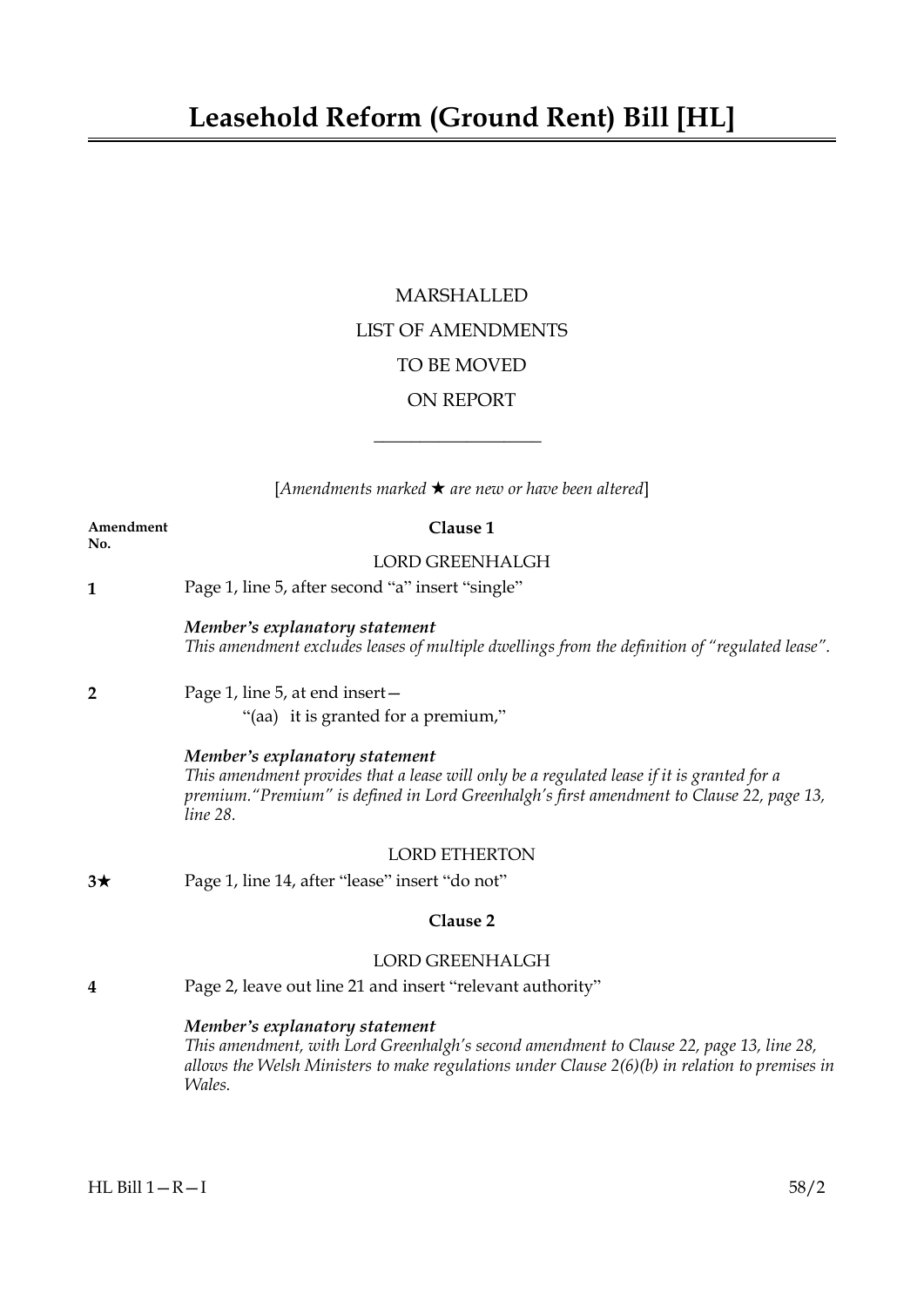# THE EARL OF LYTTON

**5**★ Page 3, line 7, at end insert—

"*Leases at large and complex buildings*

- (12) A lease is an excepted lease if it is a lease of a dwelling at a large and complex building.
- (13) A large and complex building is one which contains at least 15 dwellings and satisfies at least one of the following conditions—
	- (a) it contains significant communal facilities,
	- (b) a connected building contains significant communal facilities, or
	- (c) any landlord under the lease is the "responsible person" for the purposes of the Regulatory Reform (Fire Safety) Order 2005 for the building and for any connected building.
- (14) "Significant communal facilities" means any services provided by means of mechanical and electrical installations which benefit (or are intended to benefit) two or more dwellings where—
	- (a) the total floor area allocated to those services exceeds 15 per cent of the internal floor area of any building,
	- (b) the cost of any insurance policy (or policies) procured by or on behalf of the landlord in respect of those facilities exceeded £100,000 per annum, or
	- (c) a tenant under a long lease of a dwelling in one building is entitled to receive services associated with any significant communal facilities in another building, but has no express right under the terms of the lease to access the other building for the purposes of repairing or maintaining any significant communal facilities.
- (15) For the purpose of determining the internal floor area of a building or of any part of a building, the floor or floors of the building or part shall be taken to extend (without interruption) throughout the whole of the interior of the building or part.
- (16) Buildings are connected buildings if—
	- (a) when the first lease of a dwelling was granted, the buildings formed part of the same freehold or leasehold title as registered at the Land Registry, or
	- (b) when the first lease of a dwelling was granted, the relevant services in respect of one building were provided (or were intended to be provided) together with the relevant services of another building.
- (17) "Relevant service" means any service provided for the benefit of one or more occupiers of a building and includes works of repairs, maintenance, improvements, insurance or management.
- (18) The Secretary of State may by regulations make provision to extend any existing regulatory provision imposed by any enactment to section 14(c)."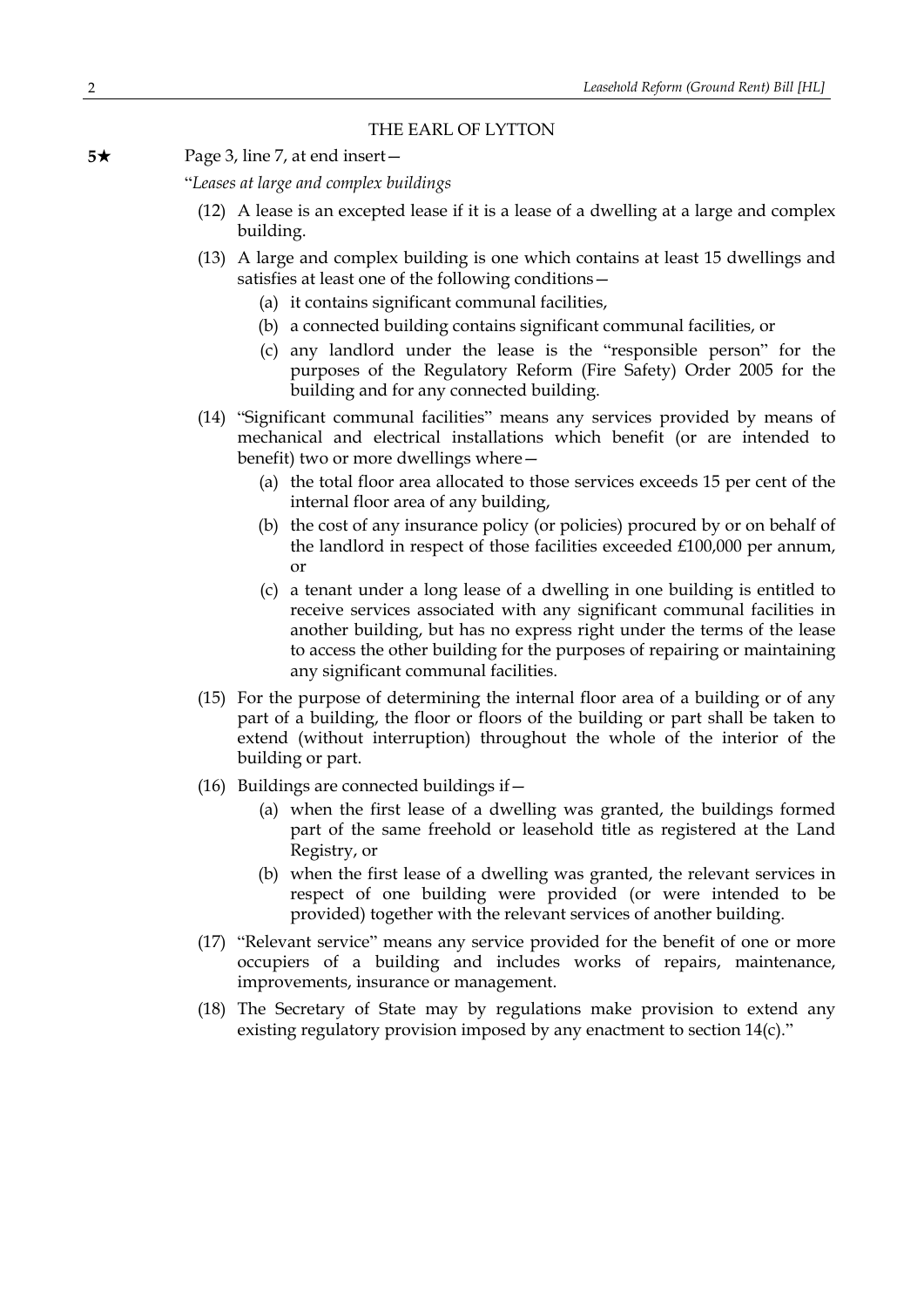### *Member's explanatory statement*

*The ongoing stewardship of management arrangements for large and complex buildings requires significant resource. This amendment is intended to allow leaseholders to continue to be allowed to pursue a freeholder-leaseholder arrangement in such circumstances, with the expectation that the freeholder is able to raise more than a peppercorn, and seeks to define what are large and complex buildings.*

# **After Clause 2**

# LORD MACKAY OF CLASHFERN

**6** Insert the following new Clause—

### **"Leases with an option of redemption**

- (1) In this Act a lease with an option of redemption means a lease which meets the following conditions—
	- (a) it is a long lease of a dwelling,
	- (b) it is in force on the "relevant transition date", and
	- (c) it is not an excepted lease.
- (2) The "relevant transition date" is the day on which this section and the other relevant provisions of this Act come into force in relation to leases of that kind.
- (3) After the relevant transition date the tenant has an option to pay a capital sum to the landlord, on payment of which the rent payable under the lease shall be a peppercorn rent.
- (4) The capital sum in subsection (3) shall be calculated in accordance with a formula specified by regulations made by the Secretary of State.
- (5) The option to pay a capital sum to the landlord set out in subsection (3) may only be exercised within two years of the relevant transition date."

### **Clause 6**

# LORD STUNELL BARONESS GRENDER

- **7** Page 4, line 32, leave out paragraph (a) and insert—
	- "(a) in respect of the excepted period, a rent which does not at any time during the excepted period exceed 0.1% of the value of the landlord's interest in the dwelling, being the value once any replacement lease is granted;"

### *Member's explanatory statement*

*This amendment prescribes a monetary ground rent of no more than 0.1% of the freehold value of the dwelling for leases replacing pre-commencement leases.*

**8** Leave out Clause 6

### *Member's explanatory statement*

*This amendment would remove Clause 6 from the Bill so as to extend peppercorn ground rents to any non-statutory lease extension or lease variation effective in relation to a residential dwelling after a relevant commencement date.*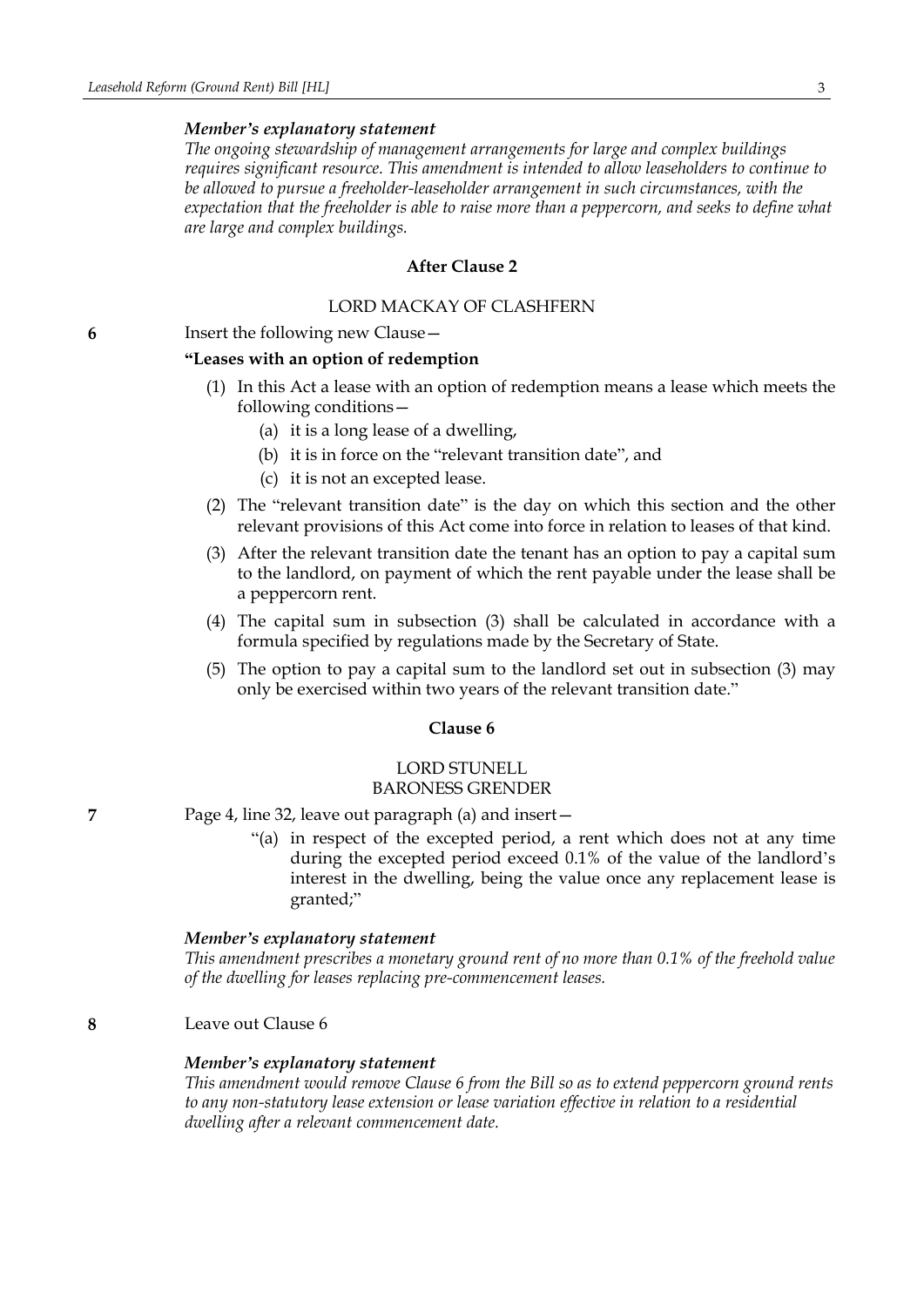# **After Clause 7**

# LORD STUNELL BARONESS GRENDER

**9**★ Insert the following new Clause

# **"Duty to inform the tenant**

- (1) Before entering a formal or informal renegotiation or extension of an existing lease, the landlord must inform the tenant of the changes introduced by this Act, if the sections of the Act in relation to prohibited rent are not yet in force.
- (2) An enforcement authority may impose a financial penalty on a person if the authority is satisfied beyond reasonable doubt that the person has breached the duty in this section.
- (3) The amount of the financial penalty under subsection (2) is to be such amount as the authority determines but—
	- (a) is not to be less than £500, and
	- (b) is not to be more than £30,000.
- (4) This section comes into force on the day on which this Act is passed."

### *Member's explanatory statement*

*This amendment would require landlords to let tenants know of the upcoming changes to ground rents to try and prevent lease extensions before the changes in this Bill are implemented.*

# **Clause 9**

# LORD GREENHALGH

**10** Page 7, line 10, leave out "£5,000" and insert "£30,000"

# *Member's explanatory statement*

*This amendment increases the maximum penalty that an enforcement authority may impose.*

- **11** Page 7, line 37, leave out subsection (9) and insert—
	- "(9) The relevant authority may by regulations amend this section so as to change the minimum amount or the maximum amount."

# *Member's explanatory statement*

*This amendment, with Lord Greenhalgh's second amendment to Clause 22, page 13, line 28, enables the Welsh Ministers (instead of the Secretary of State) to make regulations changing the amount of the minimum and maximum penalties for breaches of Clause 3 in relation to leases of premises in Wales.*

**12** Page 7, line 39, leave out "Secretary of State" and insert "relevant authority"

### *Member's explanatory statement*

*This amendment is consequential on Lord Greenhalgh's amendment to Clause 9, page 7, line 37.*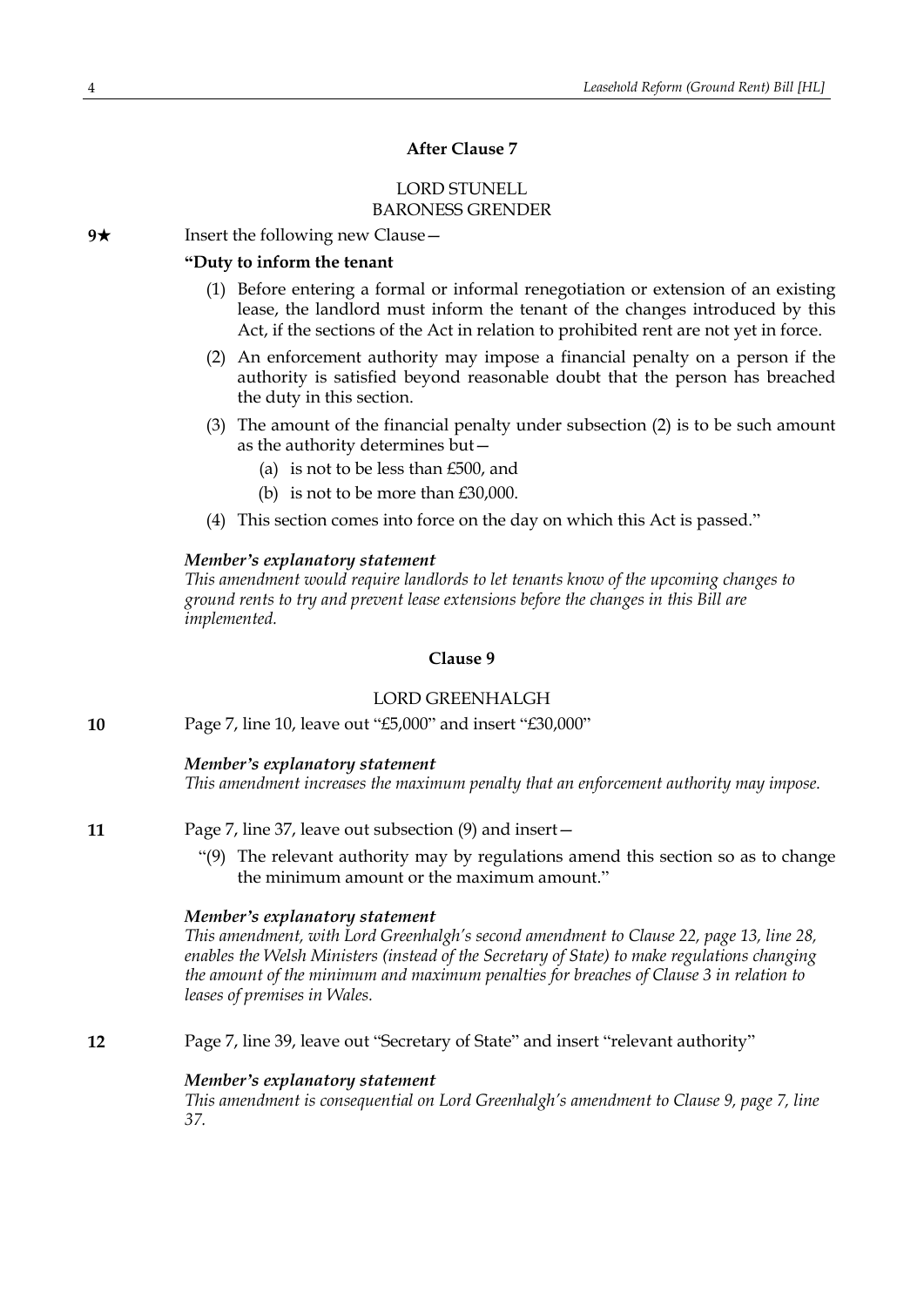# **Clause 12**

# LORD GREENHALGH

**13** Page 9, line 3, after "Act" insert "in relation to a lease of premises in England;

(b) the Welsh Ministers about the exercise of its functions under this Act in relation to a lease of premises in Wales."

#### *Member's explanatory statement*

*This amendment requires enforcement authorities to have regard to guidance issued by the Secretary of State in relation to enforcement action in England and by the Welsh Ministers in relation to enforcement action in Wales.*

### **Clause 13**

# LORD GREENHALGH

**14** Page 9, line 24, leave out "First-tier Tribunal" and insert "appropriate tribunal"

# *Member's explanatory statement*

*This amendment, with Lord Greenhalgh's amendment to Clause 17, page 11, line 17, requires applications for the recovery of prohibited rent paid under a lease of premises in Wales to be made to a leasehold valuation tribunal (instead of the First-tier Tribunal).*

# **15** Page 9, line 36, leave out "First-tier Tribunal" and insert "appropriate tribunal"

#### *Member's explanatory statement*

*This amendment is consequential on Lord Greenhalgh's amendment to Clause 13, page 9, line 24.*

**16** Page 9, line 39, leave out "First-tier Tribunal" and insert "appropriate tribunal"

# *Member's explanatory statement*

*This amendment is consequential on Lord Greenhalgh's amendment to Clause 13, page 9, line 24.*

# **Clause 14**

# LORD GREENHALGH

**17** Page 10, line 4, leave out "First-tier Tribunal" and insert "appropriate tribunal"

### *Member's explanatory statement*

*This amendment and Lord Greenhalgh's amendment to Clause 14, page 10, line 5 are consequential on Lord Greenhalgh's amendments to Clause 13, and enable a leasehold valuation tribunal to order interest to be paid on amounts of prohibited rent that it orders to be repaid to the tenant under that Clause.*

# **18** Page 10, line 5, leave out "First-tier Tribunal" and insert "appropriate tribunal"

#### *Member's explanatory statement*

*See the explanatory statement to Lord Greenhalgh's amendment to Clause 14, page 10, line 4.*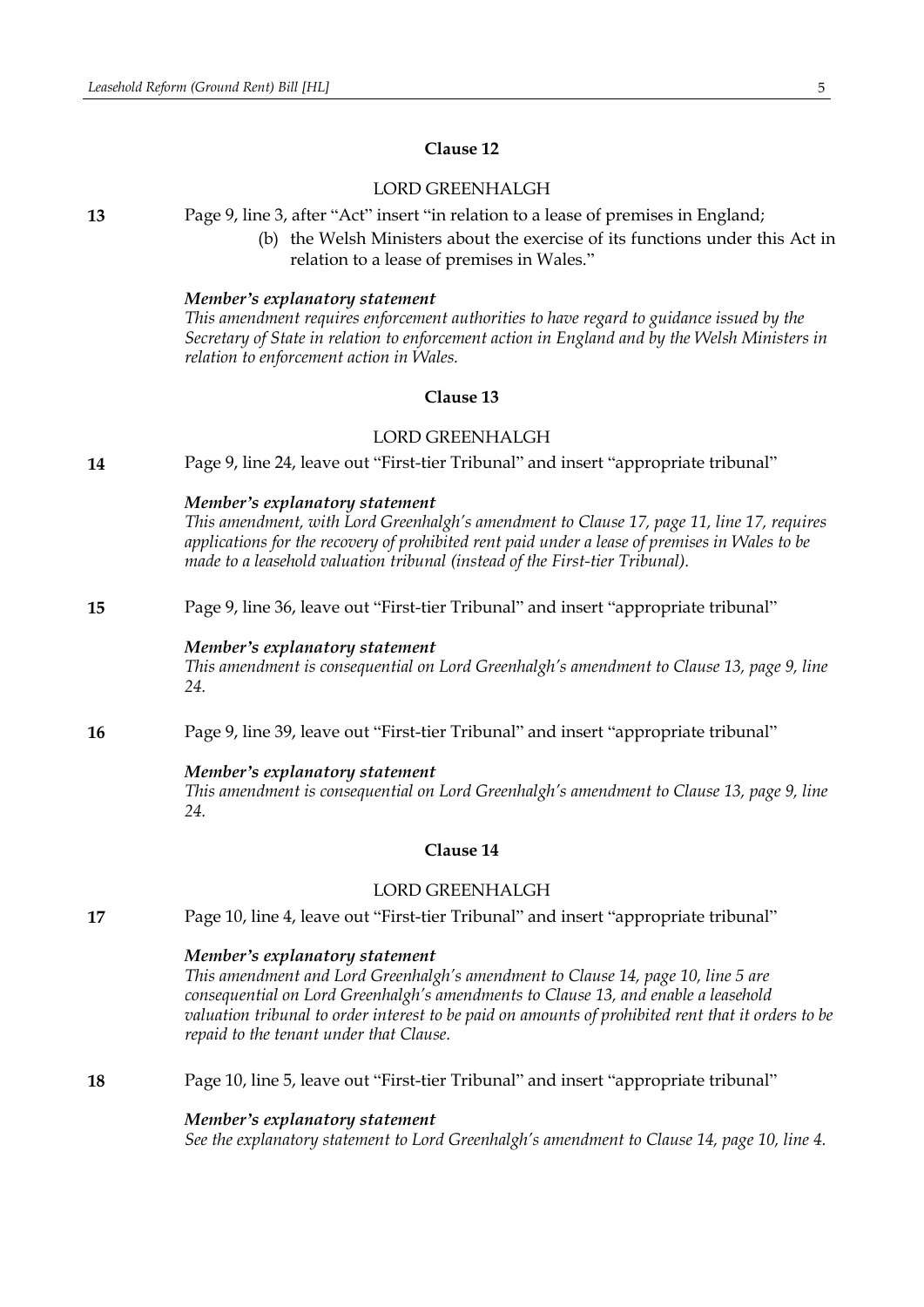# **Clause 15**

# LORD GREENHALGH

| 19        | Page 10, line 19, leave out "First-tier Tribunal" and insert "appropriate tribunal"                                                                                                                                                                                                                         |  |
|-----------|-------------------------------------------------------------------------------------------------------------------------------------------------------------------------------------------------------------------------------------------------------------------------------------------------------------|--|
|           | Member's explanatory statement<br>This amendment, with Lord Greenhalgh's amendment to Clause 17, page 11, line 17, requires<br>applications as to the effect of Clause 7 on the terms of a lease of premises in Wales to be made<br>to a leasehold valuation tribunal (instead of the First-tier Tribunal). |  |
| 20        | Page 10, line 22, leave out "First-tier Tribunal" and insert "appropriate tribunal"                                                                                                                                                                                                                         |  |
|           | Member's explanatory statement<br>This amendment is consequential on Lord Greenhalgh's amendment to Clause 15, page 10,<br>line 19.                                                                                                                                                                         |  |
| 21        | Page 10, line 24, leave out "Tribunal" and insert "appropriate tribunal"                                                                                                                                                                                                                                    |  |
|           | Member's explanatory statement<br>This amendment is consequential on Lord Greenhalgh's amendment to Clause 15, page 10,<br><i>line</i> 19.                                                                                                                                                                  |  |
| 22        | Page 11, line 1, leave out "First-tier Tribunal" and insert "appropriate tribunal"                                                                                                                                                                                                                          |  |
|           | Member's explanatory statement<br>This amendment is consequential on Lord Greenhalgh's amendment to Clause 15, page 10,<br>line 19.                                                                                                                                                                         |  |
| Clause 16 |                                                                                                                                                                                                                                                                                                             |  |
|           | <b>LORD GREENHALGH</b>                                                                                                                                                                                                                                                                                      |  |
| 23        | Page 11, line 12, leave out "First-tier Tribunal" and insert "appropriate tribunal"                                                                                                                                                                                                                         |  |
|           | Member's explanatory statement<br>This amendment is consequential on Lord Greenhalgh's amendments to Clause 13.                                                                                                                                                                                             |  |
|           | Clause 17                                                                                                                                                                                                                                                                                                   |  |
|           | <b>LORD GREENHALGH</b>                                                                                                                                                                                                                                                                                      |  |
| 24        | Page 11, line 17, at beginning insert-                                                                                                                                                                                                                                                                      |  |
|           | "(1) For the purposes of sections 13 to 16 and the Schedule, the "appropriate"<br>tribunal" is $-$                                                                                                                                                                                                          |  |
|           | (a) in relation to a lease of premises in England, the First-tier Tribunal;                                                                                                                                                                                                                                 |  |

(b) in relation to a lease of premises in Wales, a leasehold valuation tribunal."

# *Member's explanatory statement*

*This amendment defines the "appropriate tribunal" for the purposes of Lord Greenhalgh's amendments to Clauses 13 to 16 and the Schedule.*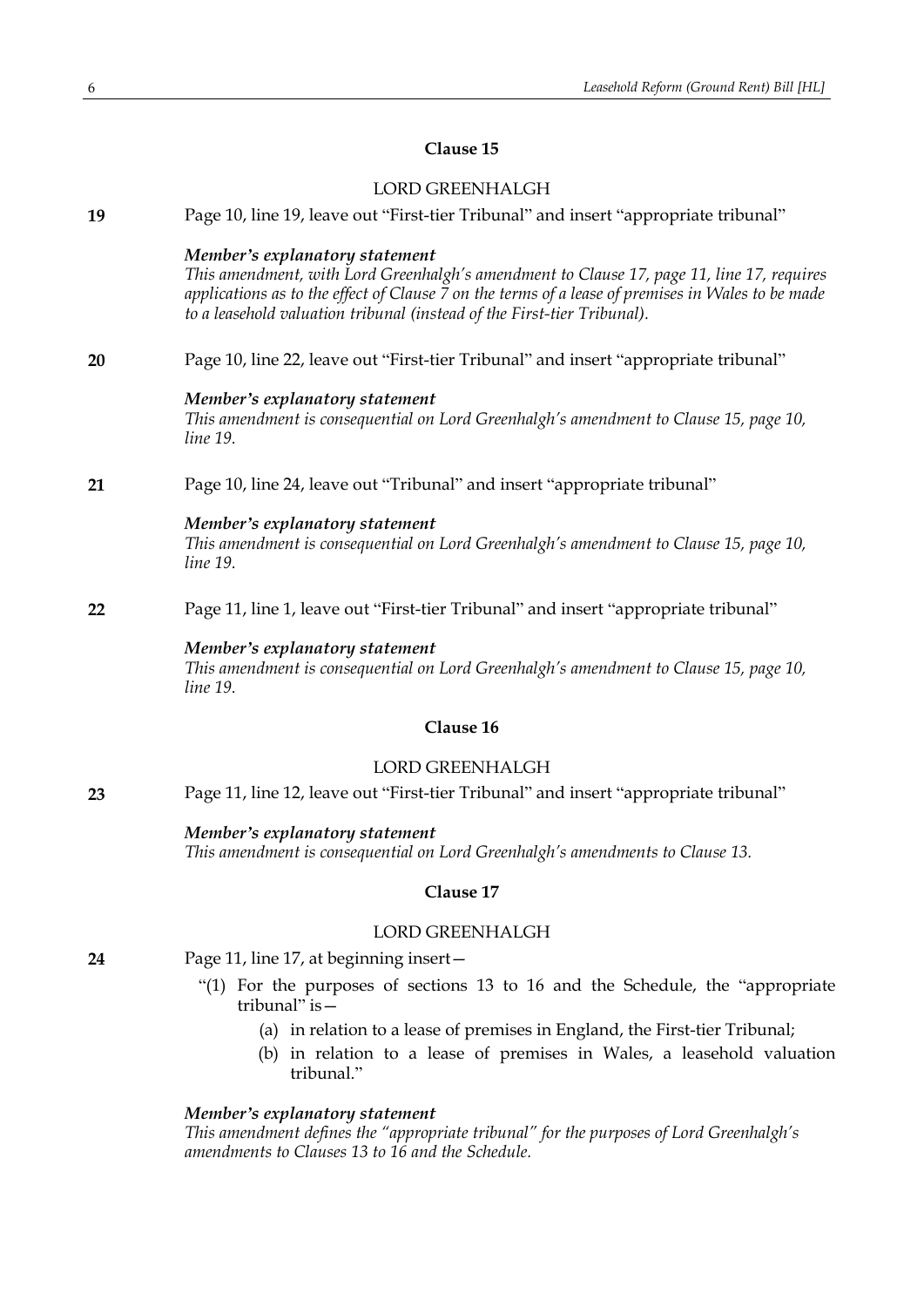**25** Page 11, line 19, at beginning insert "except in relation to section 16(1)(b),"

#### *Member's explanatory statement*

*This amendment corrects the drafting of Clause 17(b) to reflect the fact that the right to apply* to a tribunal for a declaration as to the effect of the Bill on the terms of a lease does not extend *to a tenant's guarantor.*

#### **After Clause 18**

### LORD LENNIE

**26** Insert the following new Clause—

### **"Ground rent for existing long leases**

Within 30 days of the day on which section 3 comes into force (for any kind of lease), the Secretary of State must publish draft legislation to restrict ground rents on all existing long residential leases to a peppercorn."

#### *Member's explanatory statement*

*This amendment aims to ensure that the Government introduces further legislation to remove ground rent for all leaseholders, whereas the Act currently only applies to newly established leases.*

# BARONESS PINNOCK BARONESS GRENDER LORD STUNELL

**27** Insert the following new Clause—

# **"Review of the financial impact of the Act**

- (1) Within 6 months of the day on which this Act is passed the Secretary of State must carry out a review of the financial impact of this Act on leaseholders.
- (2) The review must make a recommendation as to whether further legislation should be introduced to extend the ban on ground rents to existing long leases.
- (3) The recommendation in subsection (2) must take into account the potential financial impact of an extension of the ban on ground rents on those leaseholders and tenants who have been charged for the cost of fire remediation work."

#### *Member's explanatory statement*

*This amendment would require a review of the financial impact of this Act and make a recommendation as to whether a further extension of the ground rents ban could benefit existing leaseholders, especially those facing bills for fire remediation work.*

### LORD LENNIE

**28** Insert the following new Clause—

#### **"Assessment of financial impact for tenants in long leases of dwellings**

(1) Within 30 days of the day on which section 3 comes into force (for any kind of lease), the Secretary of State must publish an assessment of the financial impact of this Act for tenants in long leases of dwellings.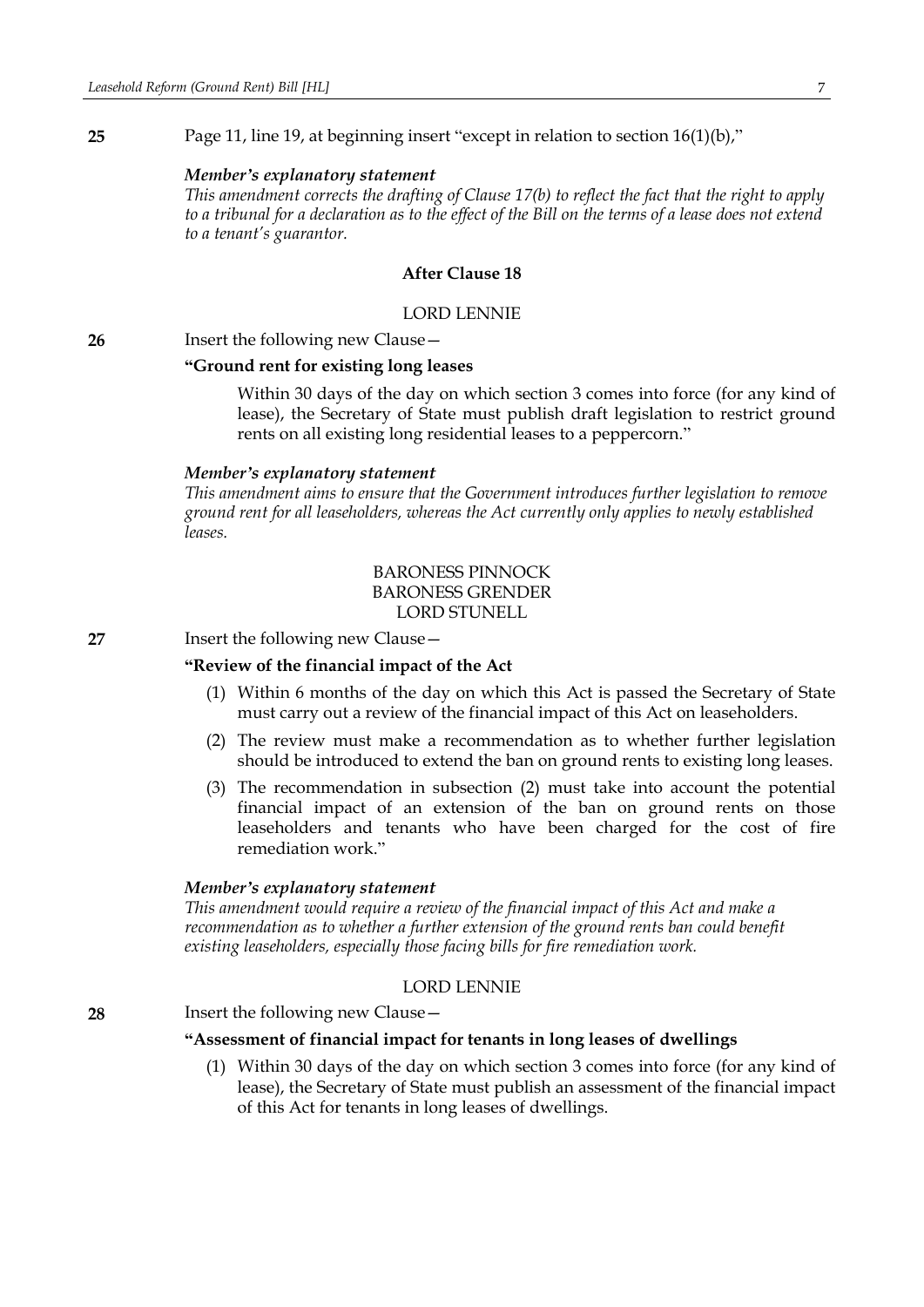# **After Clause 18** *- continued*

- (2) The assessment must consider whether further legislation is necessary to address the financial consequences of this Act for tenants in long leases of dwellings, including but not limited to in relation to—
	- (a) lease forfeiture;
	- (b) transfer fees;
	- (c) redress schemes;
	- (d) enfranchisement.
- (3) The Secretary of State must lay the assessment before Parliament."

### *Member's explanatory statement*

*This amendment would ensure that the Government must publish an assessment considering the financial impact of this Act for leaseholders, and whether further legislation is required.*

**29** Insert the following new Clause—

# **"Commonhold ownership**

Within 60 days of this Act being passed, the Secretary of State must publish an assessment of the impact of this Act on levels of commonhold ownership."

### **After Clause 19**

# LORD STUNELL BARONESS GRENDER

**30** Insert the following new Clause—

# **"Ground rent in pre-commencement leases: prescribed information**

- (1) Section 166 of the Commonhold and Leasehold Reform Act 2002 is amended as follows.
- (2) In subsection 2(b), omit the final "and".
- (3) After subsection 2(c) insert—
	- "(d) the landlord's justification for the amount of the rent, including identifying and explaining what, if any, expenses the landlord will meet in whole or in part using any part of the rent demanded, and
	- (e) in cases where the landlord will not meet any expenses using the rent demanded, a statement by the landlord to that effect,""

# *Member's explanatory statement*

*This amendment requires landlords collecting ground rent under pre-commencement leases to justify the payments by reference to the expenses to be met from the ground rent, or else to confirm that the ground rent is not used to pay any expenses.*

# **Clause 20**

# LORD GREENHALGH

**31** Page 12, line 25, after "State" insert "and the Welsh Ministers"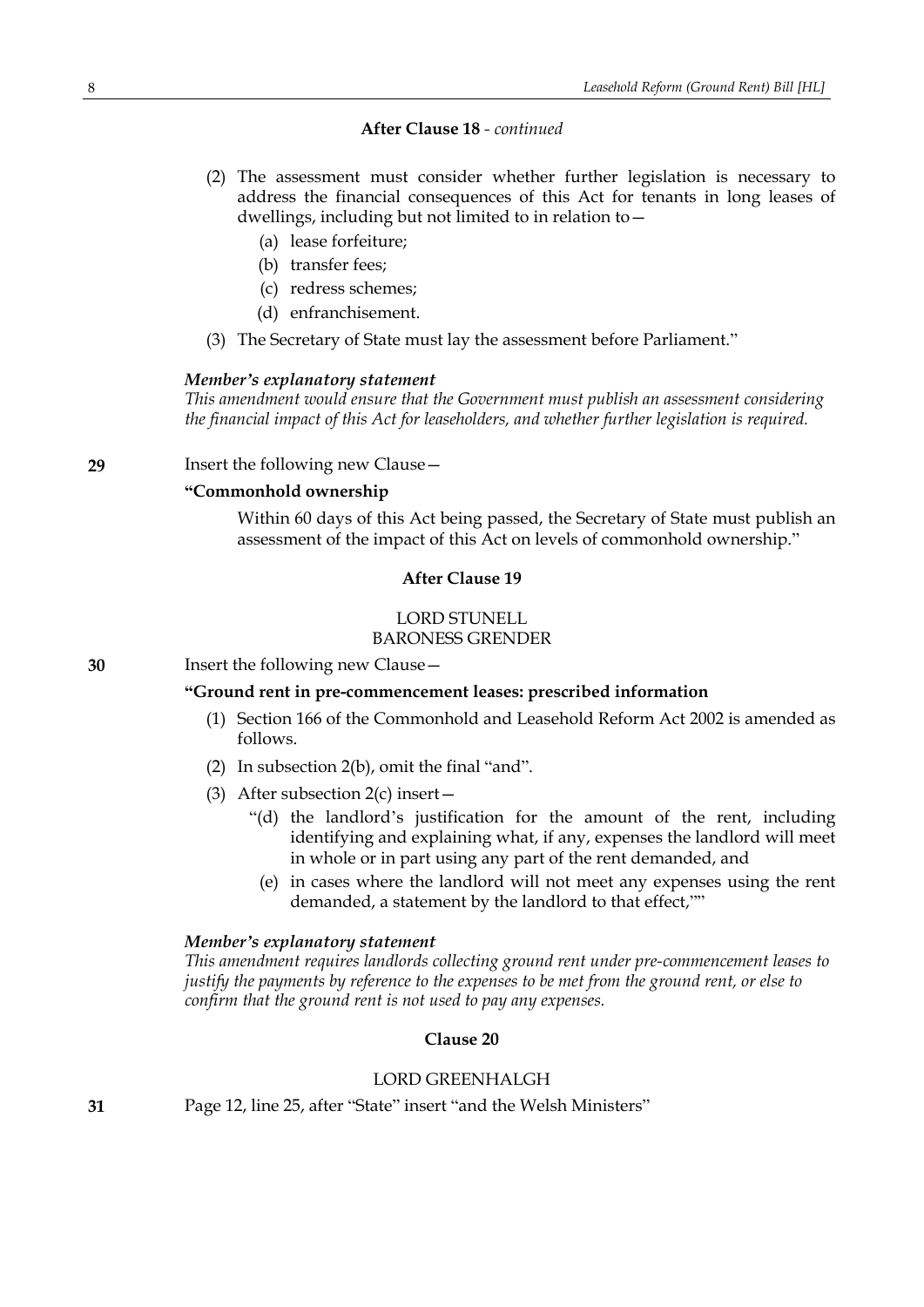#### *Member's explanatory statement*

*This amendment extends the power to make consequential regulations to the Welsh Ministers.*

**32** Page 12, line 28, after first "Act" insert "of Parliament"

### *Member's explanatory statement*

*This amendment clarifies that the reference to an "Act" is to an Act of Parliament.*

# **33** Page 12, line 29, at end insert—

"(b) a Measure or Act of Senedd Cymru."

#### *Member's explanatory statement*

*This amendment allows regulations under Clause 20 to make consequential amendments to Measures or Acts of Senedd Cymru.*

- **34** Page 12, line 29, at end insert—
	- "(3) Regulations under subsection (1) made by the Welsh Ministers may contain only provision which, if contained in an Act of Senedd Cymru, would be within the legislative competence of the Senedd.
	- (4) Regulations under subsection (1) made by the Secretary of State may not contain provision that could be contained in regulations under this section made by the Welsh Ministers, unless the Welsh Ministers consent."

### *Member's explanatory statement*

*This amendment provides that consequential regulations made by the Welsh Ministers may only make provision that would be within the legislative competence of Senedd Cymru, and that the Secretary of State may make consequential regulations that could be made by Welsh Ministers only with their consent.*

### **Clause 21**

### LORD GREENHALGH

**35** Page 13, line 2, after "Parliament," insert "if the regulations are made by the Secretary of State, or

(b) Senedd Cymru, if the regulations are made by the Welsh Ministers,"

#### *Member's explanatory statement*

*This amendment provides that the default procedure for regulations made under the Bill by the Welsh Ministers is the negative procedure.*

**36** Page 13, line 5, after "Act" insert "of Parliament, or a Measure or Act of Senedd Cymru,"

### *Member's explanatory statement*

*This amendment requires affirmative procedure for consequential regulations under Clause 20 which amend Measures or Acts of Senedd Cymru.*

**37** Page 13, line 7, at end insert ", if the regulations are made by the Secretary of State, or (b) Senedd Cymru, if the regulations are made by the Welsh Ministers."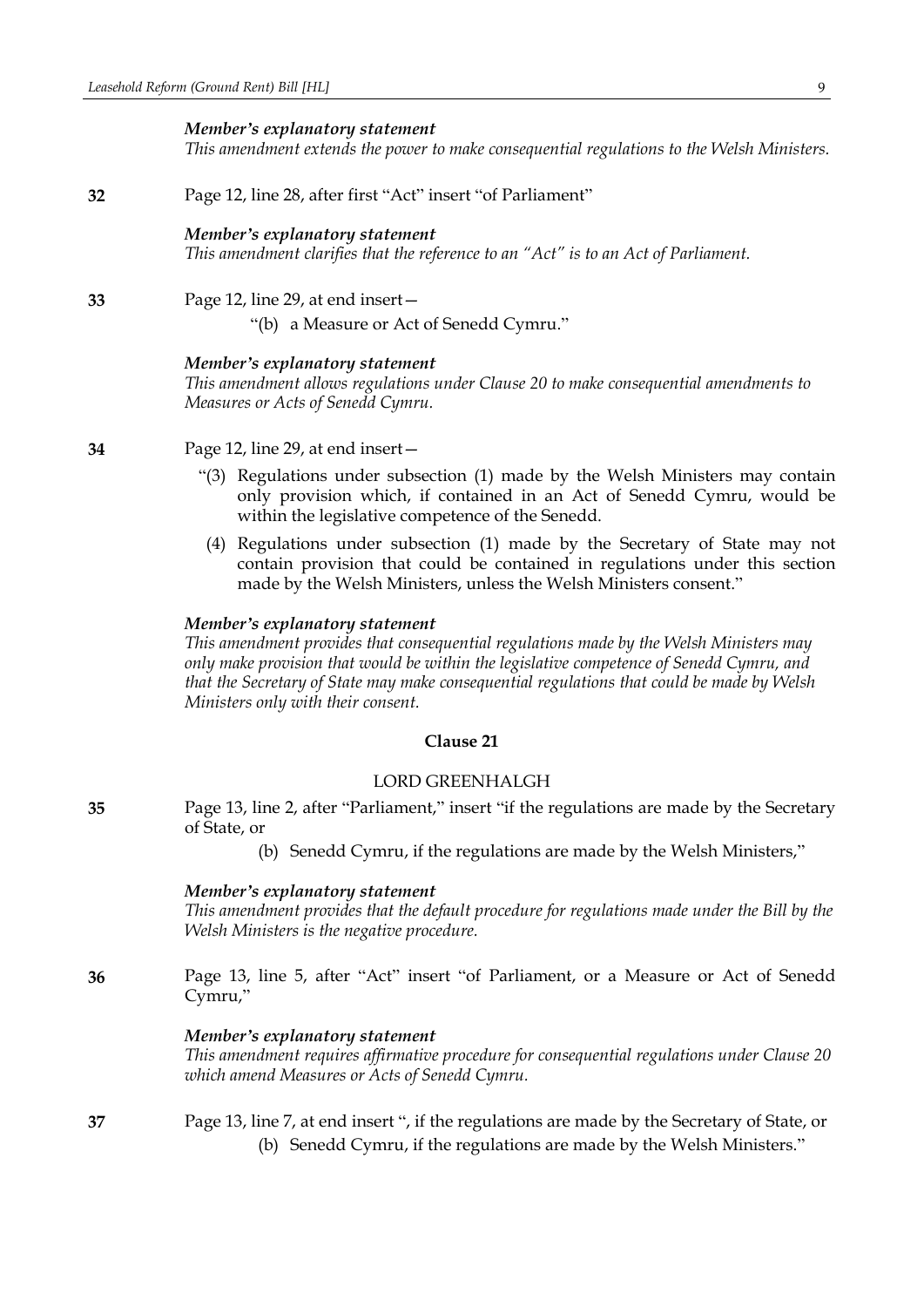# *Member's explanatory statement*

*This amendment requires affirmative procedure for consequential regulations made by Welsh Ministers which amend Acts of Parliament, or Measures or Acts of Senedd Cymru.*

### **Clause 22**

# LORD GREENHALGH

**38** Page 13, line 28, at end insert—

""premium" means any consideration in money or money's worth for the grant of a lease, other than rent;"

#### *Member's explanatory statement*

*See the explanatory statement for Lord Greenhalgh's second amendment to Clause 1, page 1, line 5.*

### THE EARL OF LYTTON

*As an amendment to Amendment 38*

**39**\* At end insert "but excluding the value of any ongoing obligation to put or keep in repair or improve the property"

# *Member's explanatory statement*

*Although not very frequent, instances occur where properties in disrepair or unmodernised are let on long leases with the tenant undertaking extensive works of repair and modernisation which are accordingly disregarded for rent review purposes during the lease term. The amendment is designed to prevent such situations becoming subject to peppercorn rent provisions of the Bill by default.*

### LORD GREENHALGH

Page 13, line 28, at end insert—

- ""relevant authority" means—
	- (a) in relation to a lease of premises in England, the Secretary of State;
	- (b) in relation to a lease of premises in Wales, the Welsh Ministers;"

#### *Member's explanatory statement*

*This amendment defines "relevant authority" for the purpose of Lord Greenhalgh's amendments to Clause 2, page 2, line 21 and Clause 9, page 7, lines 37 and 39.*

**41** Page 13, line 29, at end insert—

"(2A) A sum expressed to be payable in respect of rates, council tax, services, repairs, maintenance, insurance or other ancillary matters is not rent for the purposes of this Act merely because it is reserved as rent in the lease."

### *Member's explanatory statement*

*This amendment clarifies that service charges and similar payments are not to be treated as rent only because they are reserved as rent in the lease.*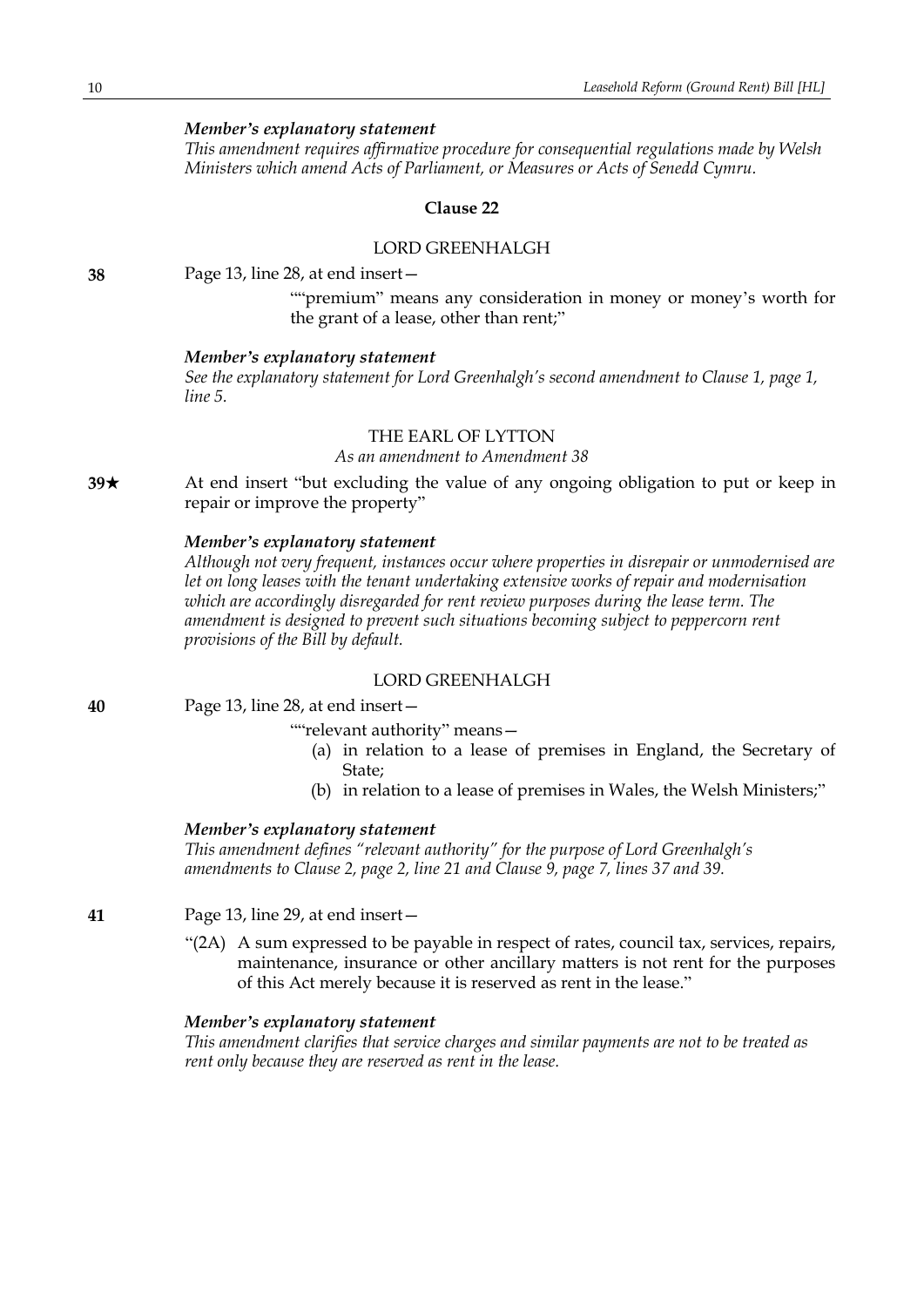# **Clause 23**

# LORD BERKELEY

**42** Page 14, line 5, leave out paragraph (c)

### *Member's explanatory statement*

*This would remove the Duchy of Cornwall from the definition of Crown Land since the Duchy describes itself as a private estate.*

- **43** Page 14, line 7, at end insert—
	- "(3) Crown land does not include land belonging to the Duchy of Cornwall."

# **Clause 25**

### LORD LENNIE

**44** Page 14, line 18, leave out subsection (4)

### *Member's explanatory statement*

*This amendment aims to ensure that the provisions also apply to retirement properties, whereas at present the Bill will prevent provisions coming into force for retirement properties before April 2023.*

# **The Schedule**

# LORD GREENHALGH

**45** Page 16, line 37, leave out "First-tier Tribunal" and insert "appropriate tribunal"

### *Member's explanatory statement*

*This amendment, with Lord Greenhalgh's amendment to Clause 17, page 11, line 17, requires an appeal against action taken by an enforcement authority in relation to a lease of premises in Wales to be made to a leasehold valuation tribunal (instead of the First-tier Tribunal).*

**46** Page 17, line 13, leave out "First-tier Tribunal" and insert "appropriate tribunal"

#### *Member's explanatory statement*

*This amendment is consequential on Lord Greenhalgh's amendment to the Schedule, page 16, line 37.*